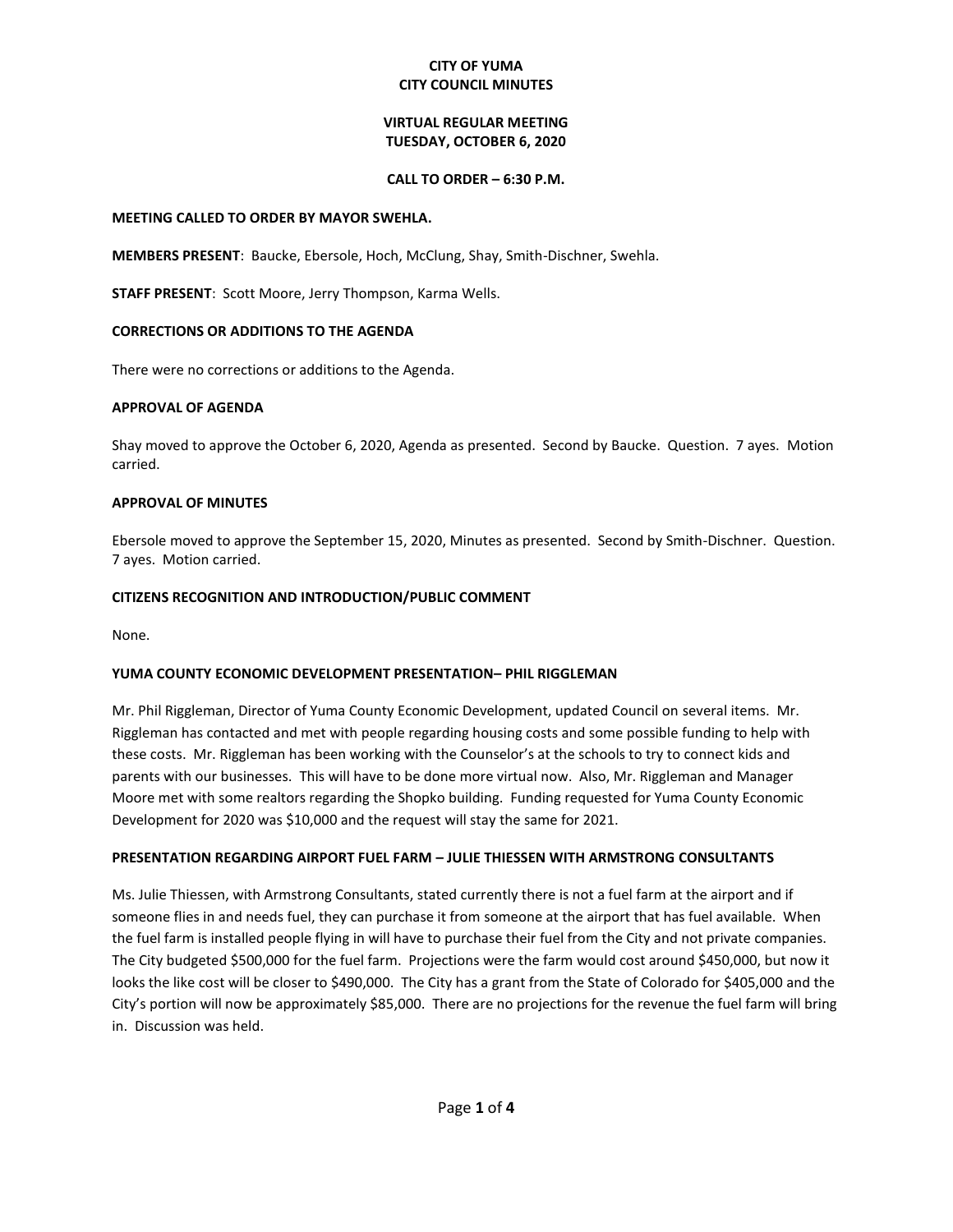## **UPDATE FROM YUMA DISTRICT HOSPITAL – BETH SAXTON**

Ms. Beth Saxton and Mr. Heath Horton, F.N.P, with the Yuma District Hospital, provided an update on COVID-19.

# **PROPOSAL FROM TRENT BUSHNER**

Mr. Trent Bushner approached City Council regarding allowing alcohol in the streets. Mr. Bushner sent an Ordinance from Steamboat Springs to Clerk/Treasurer Wells allowing different areas of town to have alcohol in the streets for the City's review.

# **PRESENTATION FROM YUMA CHAMBER ON POST 5K FUN FINISH ON MAIN – SAMMY TROSTEL**

Ms. Sammy Trostel, with the Chamber of Commerce, updated Council on the proposed Post 5K Activities. Trick or Treat Street, October 30, also is being scheduled. Street closures will be needed for both events.

# **PRESENTATION OF THE PRELIMINARY 2021 BUDGET – SCOTT MOORE**

Manager Moore presented Council with the Preliminary 2021 Budget.

# **ACTION ITEMS**

- **A. PUBLIC HEARING ON POTENTIAL HOME OCCUPATION AT 617 SOUTH BIRCH – SCOTT MOORE.** Manager Moore stated all the paperwork has been turned in and the fee paid for a home occupation at 617 South Birch Street. Ms. Marina Hansen stated she is requesting to have an independent civil engineer office in her house. Public hearing was opened. No comments were made. Public hearing was closed. Ebersole moved to approve the home occupation at 617 South Birch. Second by Smith-Dischner. Question. 7 ayes. Motion carried.
- **B.** HEALTH INSURANCE RENEWAL SCOTT MOORE. Manager Moore stated our health insurance through CEBT is increasing by approximately 5.5%. This amounts to approximately \$30,000 per year. We need approval from Council to continue with CEBT. Discussion was held. McClung moved to approve the health insurance renewal with CEBT. Second by Hoch. Question. 6 ayes. 1 abstain (Smith-Dischner). Motion carried.
- **C. APPROVAL OF BILLS – KARMA WELLS.** Clerk/Treasurer Wells provided Council with an additional list of bills. Baucke moved to pay the bills. Second by Shay. Question. 7 ayes. Motion carried.
- **D. PURCHASES IN EXCESS OF \$5,000 – SCOTT MOORE.** Manager Moore requested approval of a quote to replace the asphalt on South Albany between First and Third Avenues and North Main from Railroad Avenue to Foch or Hoag Avenue. Quotes were received from Simon Construction for \$73,695 and McCormick Excavation for \$50,354.92. Quotes were for approximately the same quantity. Shay moved to approve the quote from McCormick Excavation for \$50,354.92. Second by Ebersole. Question. 7 ayes. Motion carried.
- **E. CARES ACT SMALL BUSINESS RELIEF APPLICATION REVIEW AND CONSIDERATION – SCOTT MOORE.**  Manager Moore stated there are 8 complete applications for review and consideration.

Ebersole moved to approve the application from Pot Belly's. Second by Shay. Question. 7 ayes. Motion carried.

Ebersole moved to approve the application from Wildlee. Second by Hoch. Question. 7 ayes. Motion carried.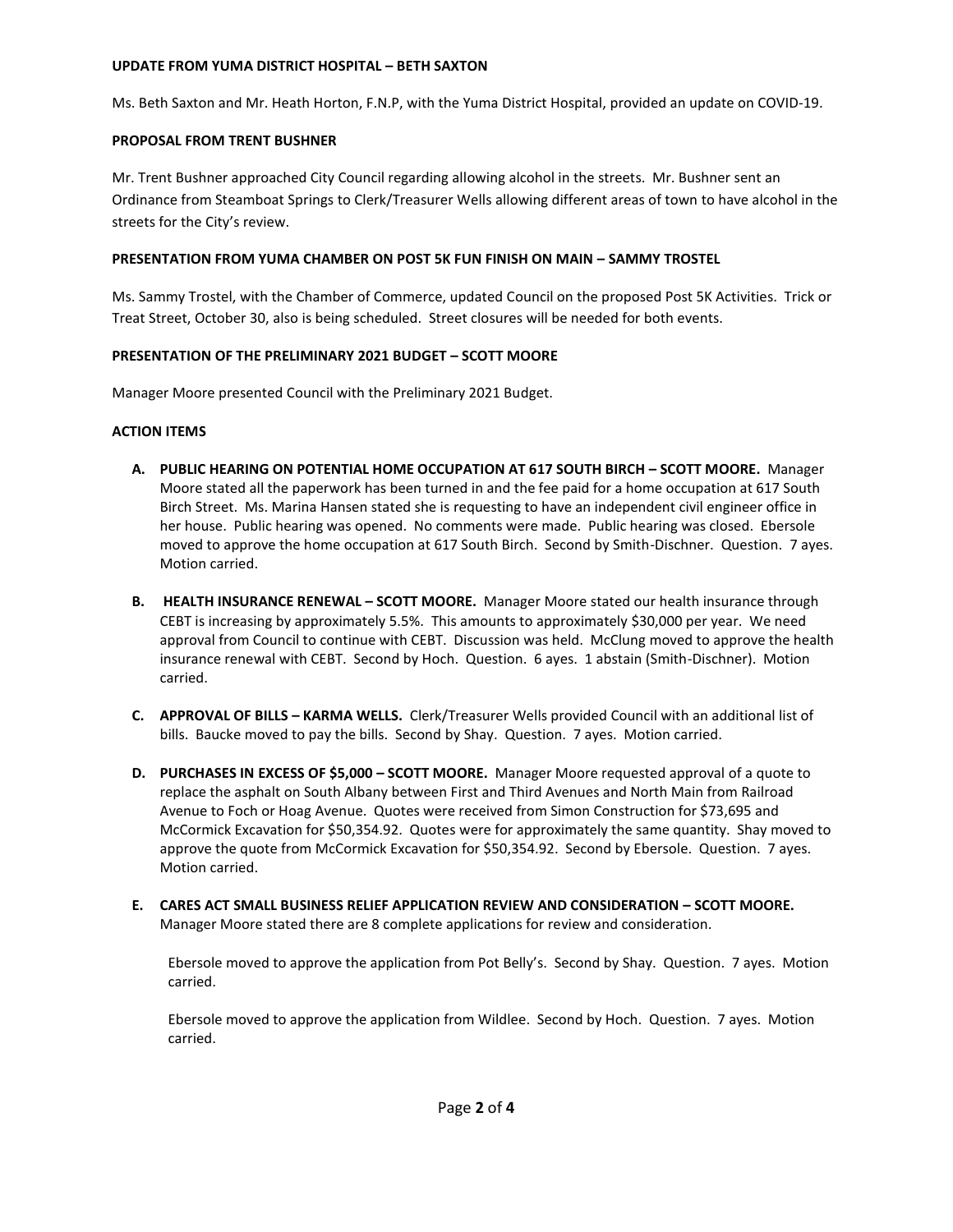Ebersole moved to approve the application from Spa 34. Second by Hoch. Question. 7 ayes. Motion carried.

Shay moved to approve the application for Quality Plating. Second by Ebersole. Question. 7 ayes. Motion carried.

Ebersole moved to approve the application for Hoch Enterprises. Second by Shay. Question. 6 ayes. 1 abstain (Hoch). Motion carried.

Shay moved to approve the application from Boughman Printing. Second by Ebersole. Question. 7 ayes. Motion carried.

Hoch moved to approve the application from JCon Construction. Second by Ebersole. Question. 7 ayes. Motion carried.

Shay moved to approve the application from Kentec Communications. Second by Hoch. Question. 6 ayes. 1 nay (McClung). Motion carried.

### **ADDITIONAL BUSINESS**

None.

### **REPORTS**

### **CITY MANAGER, SCOTT MOORE**

Manager Moore stated there was a request to reestablish a drinking fountain at the City Park. The drinking fountain should be in working order shortly.

### **CITY CLERK/TREASURER, KARMA WELLS**

Clerk/Treasurer Wells provided Council with the finance report for August.

## **CHIEF OF POLICE, JERRY THOMPSON**

Chief Thompson stated there is Coffee with a Cop set up at the Club October 7.

## **CITY COUNCIL REPORTS**

Ebersole

Council Member Ebersole thanked the City for the gravel and the work at the dog pound.

Hoch

 Council Member Hoch stated everyone should continue to follow the CDC guidelines and he would like to see the numbers for COVID start to go down.

## **McClung**

- Council Member McClung stated he attended the Landfill Meeting. They are not currently doing plastic recycling. Major repairs were needed to repair the scrapper motor for \$68,000.
- Council Member McClung also stated he attended the Yuma County Water Authority Meeting. The Bonnie Reclamation Project is trying to move forward searching for a new funding source. A more critical issue is how things will move forward agriculturally and economically.